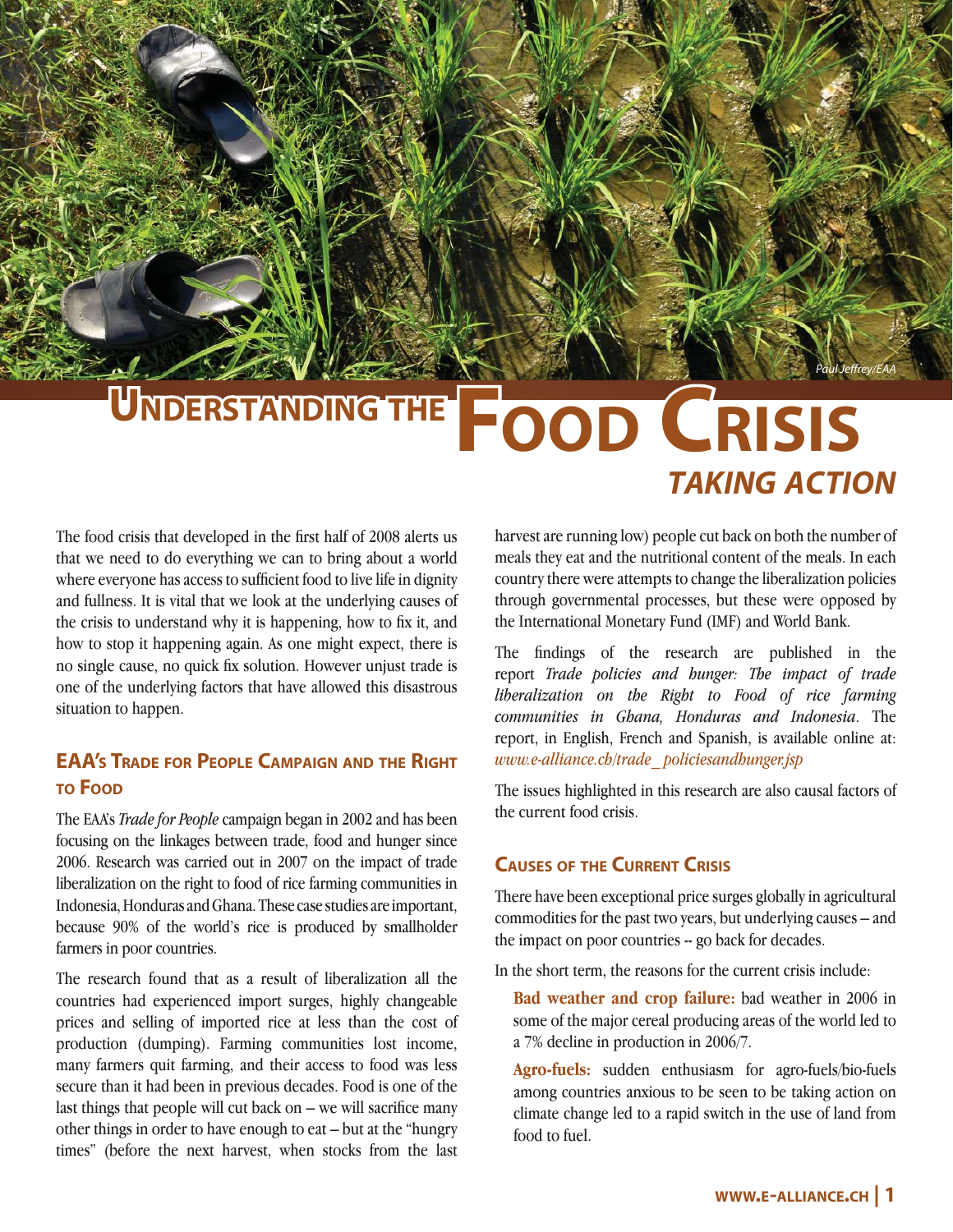**Commodity speculation:** speculation in agricultural commodities has increased in recent years. This is partly because problems in other markets have caused investors to look for somewhere else to put their money. However in addition the exceptional volatility in the past two years, culminating in the price rises of the current food crisis, has in itself increased speculation because wherever prices are changing rapidly speculators see potential for making shortterm profit. This carries the risk that speculation and volatility reinforce each other. In 2006 alone the volume of trading in agricultural commodities increased by more than a quarter.

**Oil prices:** oil prices have been rising sharply as a result of geopolitical uncertainty. This increases the cost of using any machinery, of making inorganic fertilizers and pesticides, and of transporting food to market.

In the longer term, factors that make the food crisis possible include both factors that contribute to prices rises and factors that have removed people's safety margins and made them vulnerable:

**Increasing consumption:** we are consuming more food, not just because of population growth, but also because average food consumption is increasing. In particular we are eating higher proportions of meat, dairy products and processed food that are less efficient at converting resources to calories than fruit and vegetables. Ironically development successes are part of this change as nutrition improves in India, China and elsewhere, but consumption also continues to increase in rich countries where people already consume far more than is nutritionally necessary. In recent years production of cereal grains has not matched demand, but when it is understood that currently a person in the US consumes 5 times as much grain as a person in India, it is clear that this is a symptom of global inequality in access to food not a global shortage of food itself.

**Climate change:** the short term bad weather is a symptom of longer term climate change and the likelihood of more frequent extremes of weather, such as droughts, floods, freezes and hurricanes. This will severely damage crop yields. There is also increasing scarcity of usable land and water.

Neglect of agriculture: for decades the orthodoxy was that agriculture was a dead-end compared to the priority of industrial development. As a result levels of development aid and investment for agriculture have been low. What support there was encouraged cash crops rather than food for local consumption. This orthodoxy has recently changed but it will take a long time to reverse.

**Free trade and other liberalization policies:** as discussed above, countries in the global South have been required



to stop supporting their own agricultural production and remove barriers to trade. Once opened up to global trade, imports from stronger economies, often sold at less than the cost of production, have dominated their markets, putting local farmers out of business. Those who remain in farming have been encouraged to grow export crops. As a result, countries that used to have far higher levels of self-sufficiency in food have seen their own production of food crops decline, and their dependency on the global market increase.

And then… when a drought on the other side of the world leads to a spike in global prices, when you have become dependent on a rich country for imports of maize but suddenly that country is offering incentives for turning maize into ethanol and no longer has any surplus to export to you, when hedge funds jump in and out of dealing in agricultural commodities for reasons that have absolutely nothing to do with actual farming or eating... the impact is devastating. What do you do? What capacity do you have to react?

You haven't invested in agricultural infrastructure for decades, you've been told not to keep reserves of grain in case this "distorts the market", you've signed trade agreements that prevent you from adapting your trade policies to the new situation…you have no options. Hunger is real. Survival is a question.

## **WHY AREN'T THE HIGH PRICES GOOD FOR FARMERS?**

The EAA's *Trade policies and hunger* explains the damage that low global food prices have done to farmers in developing countries. Why then, are high global prices not good for farmers? Indeed, in "fair trade" circumstances, farmers in both the North and the South need high prices that cover their costs and pay them a living wage.

But overall, farmers need production and market stability in order to maintain a sound business. Because of the decades of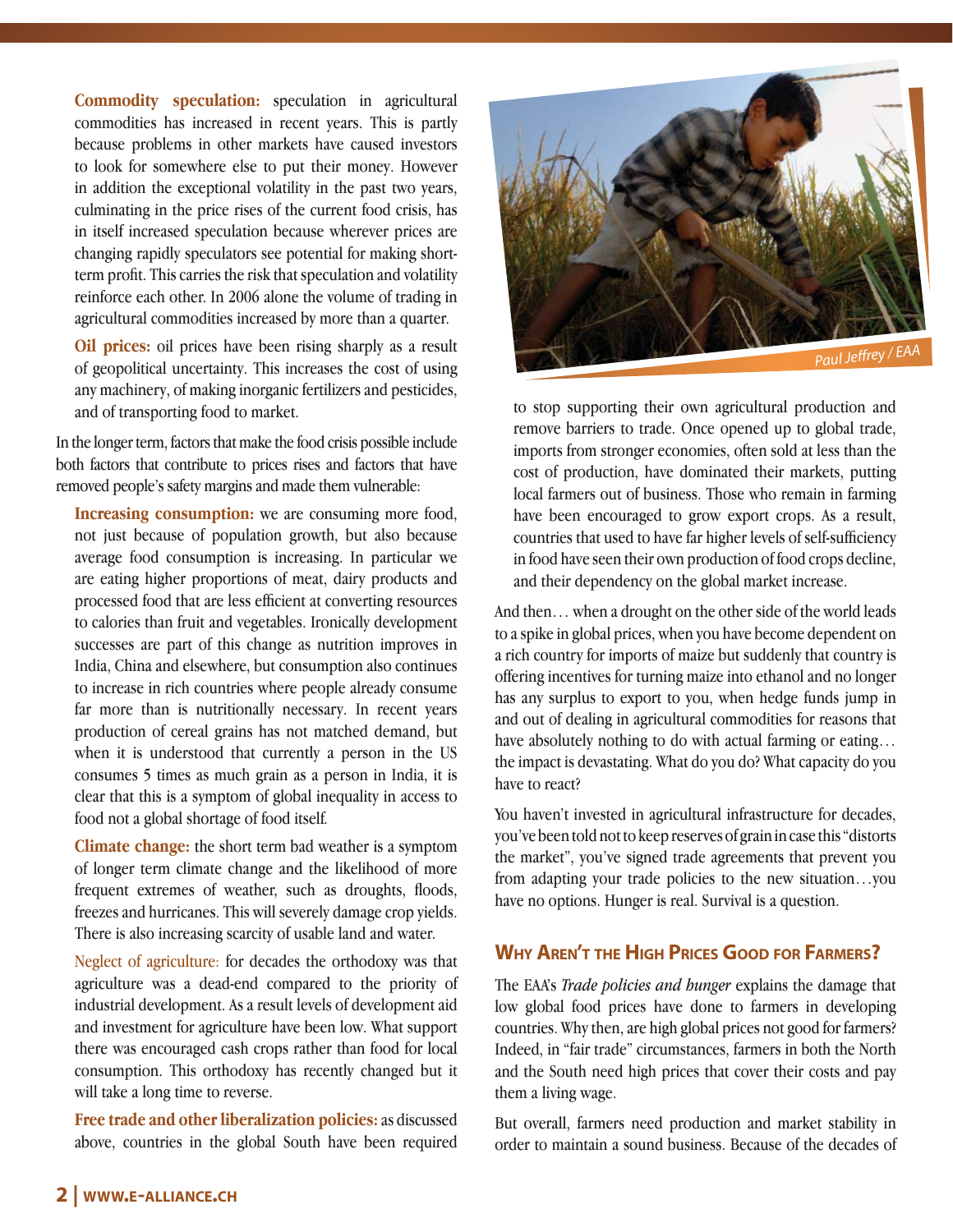damage done by artificially low prices and liberalization, many smallholder farmers in the global North as well as the global South have had to abandon farming completely. Most of those still farming are only just getting by and don't have any savings with which to invest in increasing production, particularly when the costs of fuel, fertilizer and seeds are increasing steeply. The increasing costs of these inputs mean that any earnings from higher food prices may be negated. Thus, most farmers do not benefit from high prices in the short term because they cannot expand their production rapidly enough given their current financial situation and the rising input prices.

Smallholder farmers actually need a reasonable level of stability in their production costs and the prices they can expect to get for their produce. They cannot react when local prices soar and plummet due to unpredictable fluctuations in the world market, and they cannot compete when import surges come to their local market. And if the high prices mean that farming is perceived as a profitable operation in the long-term, then other investors with more capital will be able to react far faster usually through industrial-style large-scale agriculture. Without land rights, some farmers may lose their land or operation under pressure from larger investors.

Smallholder farmers are also trapped at the bottom of a chain of intermediaries, merchants and transnational corporations all of whom take a cut from the value of the product. The smallholders receive a trivial share of the final profit. The EAA's research highlighted that low prices of food imports are not necessarily passed on to consumers, as often the benefit of the lower prices is kept as profit by the importing companies. Similarly, the profit from the current high prices is in places being kept by the intermediaries and not passed on to the farmers.



Finally, farmers are consumers, too, and high consumer prices hurt their livelihoods as well.

The current short-term surge in prices only benefits large-scale industrial-style farming that is closely connected to markets and with the resources to respond quickly.

A longer term increase in food prices to a sustained level, without the current volatility, could be of gradual benefit to smallholder farmers. But only if governments provide both support to them, such as investment in infrastructure, and also put in place effective social safety nets to protect the most vulnerable consumers.

#### **MORE FORCED TRADE LIBERALIZATION OR LESS?**

At the recent summit in Rome on the food crisis, world leaders included reaching a rapid conclusion to the 'Doha negotiations' at the World Trade Organization (WTO) as one of their priorities in responding to the food crisis. In fact these negotiations, as they are currently envisaged, may make things worse rather than better. The Doha Round is likely to increase vulnerability to the food crisis by making food prices more volatile, increasing developing countries' dependence on imports, and strengthening the power of multinational agribusiness in food and agricultural markets. Developing countries are likely to lose further policy space in their agriculture sector, which would in turn limit their ability to deal with the current crisis and to strengthen the livelihoods of small producers.

The current proposals at the WTO do not have the needs and interests of developing countries at their heart as they were supposed to. The whole focus has moved away from development, and even those provisions in the rules that were intended to enable developing countries to support the food security of their people are being whittled away. Rather than a rushed end to these highly contentious and complex negotiations, what is needed is a genuine effort to make trade serve the needs of all people including the poorest and most vulnerable. Many of the solutions to the current food crisis lie outside the scope of the WTO, in issues such as climate, energy sources and financial speculation. However a truly just approach to trade could support a different model of agriculture that can sustainably meet the needs of a growing population.

### **WHAT CAN I DO?**

Use the report Trade policies and hunger to help advocate for a more sustainable model of agriculture and a just trading system that would give priority to people who live in poverty – those who have been most strongly impacted by the food